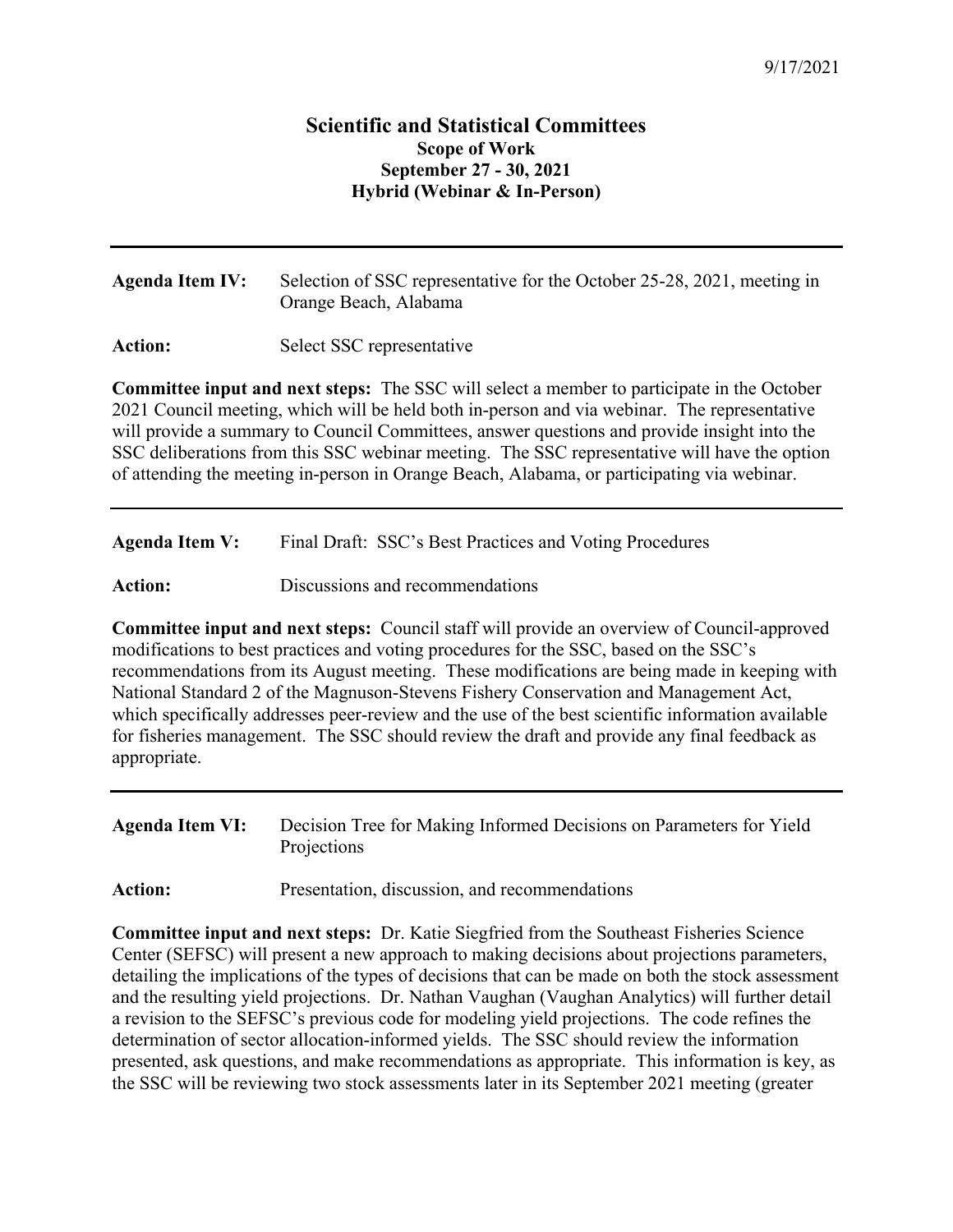amberjack and gag) and this will propose a process for future SSC reviews and deliberations for yield stream projections.

## **Agenda Item VII:** Review of SEDAR 70: Gulf of Mexico Greater Amberjack Stock Assessment

Action: Presentations, discussion, and recommendations

**Committee input and next steps:** Dr. Siegfried will present the revised projections for the SEDAR 70 stock assessment of Gulf of Mexico (Gulf) greater amberjack. The model and results that were presented to the SSC in January will be available to review if needed. These projections of the SEDAR 70 assessment apply the aforementioned novel projection code detailed in Agenda Item VI, which can affect the stock status based on the Council's defined stock status determination criteria and sector allocations. Further, the SEFSC will discuss the impacts of the proxy for maximum sustainable yield, as per the SSC's request at its August 2021 meeting. The SSC will determine whether the revised SEDAR 70 projections represents the best scientific information available, and inform the Council of the stock status of greater amberjack based on its status determination criteria. The SSC will also determine whether the projections of the assessment are suitable for management advice and, if suitable, will recommend values for the overfishing limit (OFL) and acceptable biological catch (ABC) using the Council's ABC Control Rule or other method. The SSC should consider both annual and constant catch yields. Lastly, the SSC will review the Stock Assessment Executive Summary, and provide any feedback to SEFSC staff.

## **Agenda Item VIII:** Terms of Reference for Gulf of Mexico Migratory Group Spanish Mackerel

Action: Discussion, and recommendations

**Committee input and next steps:** Mr. Ryan Rindone (Council Staff) will review the SEDAR 81: Gulf of Mexico Migratory Group Spanish Mackerel operational assessment terms of reference with the SSC. SEDAR 81 will be conducted in 2022, using data through 2021. The last stock assessment of Gulf Spanish mackerel was SEDAR 28 (2013), which used data through 2011, and found the stock to be healthy in all respects. The SSC should evaluate the terms of reference and provide recommendations as appropriate. Presently, no topical working groups are recommended for this operational assessment.

| <b>Agenda Item IX:</b> | Scope of Work for Gulf of Mexico Migratory Group Cobia Operational<br>Assessment |
|------------------------|----------------------------------------------------------------------------------|
| <b>Action:</b>         | Discussion, and recommendations                                                  |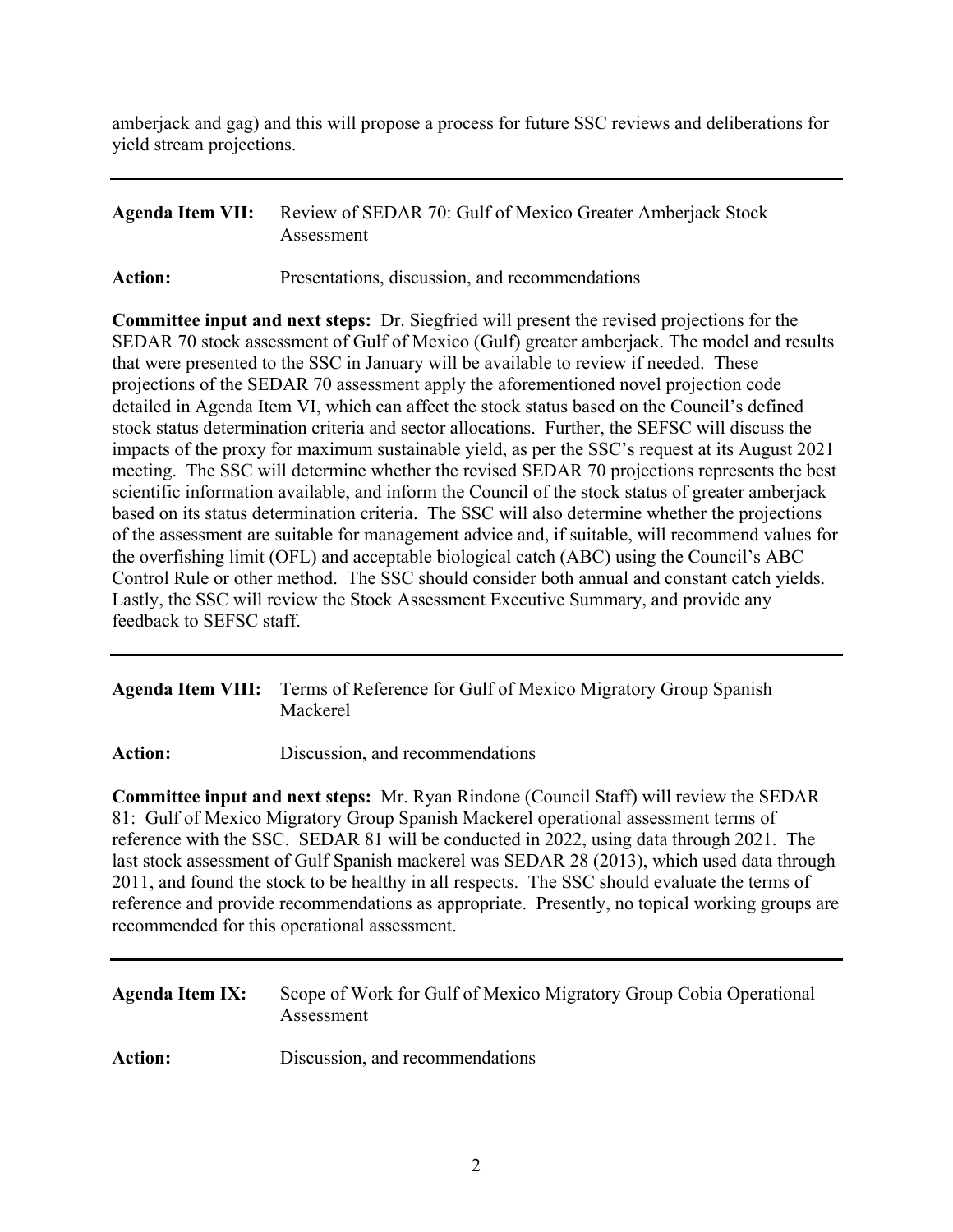**Committee input and next steps:** Mr. Rindone will review the scope of work for the Gulf migratory group cobia operational assessment with the SSC. This operational assessment is tentatively scheduled to occur in 2025, using data through 2023. The last stock assessment of Gulf cobia was SEDAR 28 Update (2020), which used data through 2018, and found the stock to be experiencing overfishing and, though not overfished, spawning stock biomass was depleted compared to historical levels. The SSC should evaluate the proposed scope of work and provide recommendations as appropriate. The SSC should also consider whether the scope of work recommended for this assessment would benefit from topical working groups to address key issues. This scope of work will then be sent to SEDAR for consideration in the development of the terms of reference for the same assessment.

| <b>Agenda Item X:</b> | Red Tide Ecosystem Modeling |  |
|-----------------------|-----------------------------|--|
|                       |                             |  |

Action: Presentation, discussion and recommendations

**Committee input and next steps:** Dr. Dave Chagaris (University of Florida, Standing SSC) will provide a presentation on a NOAA RESTORE project which incorporates episodic mortality from red tide events into analyses of fishery-independent data to determine the effect of red tide events on certain Gulf finfish stocks. The SSC should review the information presented and ask questions and provide feedback as appropriate.

Agenda Item XI: Review of SEDAR 72: Gulf of Mexico Gag Stock Assessment Report

Action: Presentations, discussion and recommendations

**Committee input and next steps:** Dr. Lisa Ailloud (SEFSC) will present the model, results, and initial projections for the SEDAR 72 stock assessment of Gulf gag grouper. This assessment applies the aforementioned novel projection code detailed in Agenda Item VI, which can affect the stock status determination based on the Council's defined stock status determination criteria and sector allocations. The SSC will determine whether the revised SEDAR 72 assessment represents the best scientific information available, and inform the Council of the stock status of gag based on its status determination criteria. The SSC will also determine whether the assessment is suitable for management advice and, if suitable, will recommend values for the OFL and ABC using the decisions from Agenda Item IV and the Council's ABC Control Rule or other method. The SSC should consider both annual and constant catch yields. Lastly, the SSC will review the Stock Assessment Executive Summary, and provide any feedback to SEFSC staff.

| Agenda Item XII: | Using Field Experiments to Assess Alternative Mechanisms for<br>Distributing Fish to the Recreational Sector |
|------------------|--------------------------------------------------------------------------------------------------------------|
| <b>Action:</b>   | Presentation, discussion and recommendations                                                                 |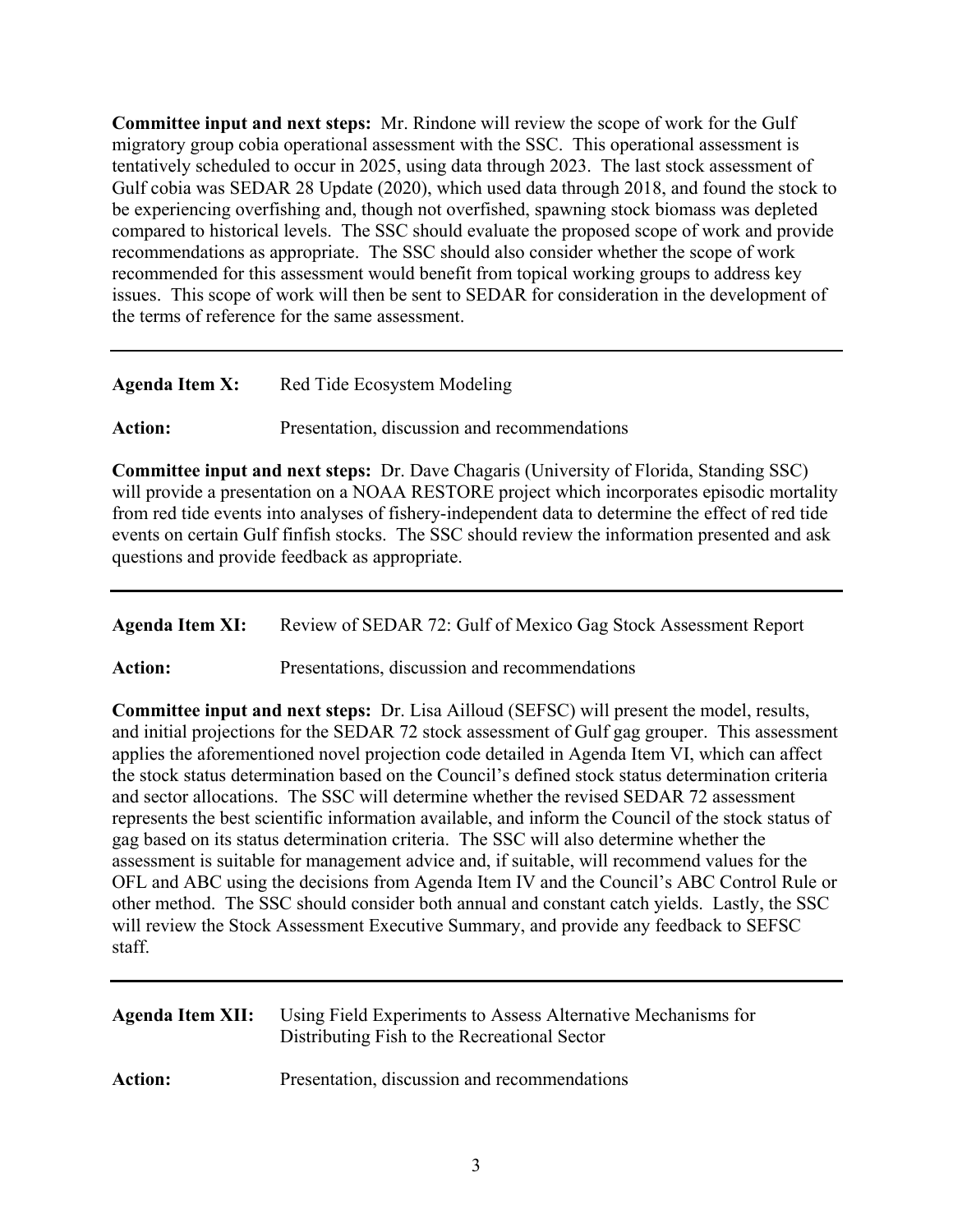**Committee input and next steps:** Dr. Alexander Gordan of the SEFSC will present a potential pilot project on the use of field experiments to evaluate alternative methods for distributing fish to the recreational sector. The pilot project is designed to better inform future distributions of fisheries resources allocated to the recreational sector. The SSC is expected to evaluate the information presented, provide feedback on the nature of data to be collected from anglers in the project, and make recommendations on the project.

| Agenda Item XIII - XVII: Estimation of Total Red Snapper Abundance in Louisiana and |
|-------------------------------------------------------------------------------------|
| Adjacent Federal Waters – LGL Ecological Associates                                 |

Action: Presentations, discussions and recommendations

**Committee input and next steps:** Dr. Benny Gallaway (LGL Ecological Associates, Standing SSC) and his project team will review a series of presentations with the SSC on a project to estimate the absolute abundance of red snapper off Louisiana and adjacent federal waters. The purpose of this study is to empirically estimate the absolute abundance of red snapper off Louisiana. Dr. Gallaway's team will: detail the study area and habitat types identified and surveyed therein; describe the hydroacoustic and other survey methods used to sample locations within the study area; detail the modeling and estimation of absolute abundance by habitat type, including descriptions of variance estimation, with additional information about mark/recapture population estimation and growth; describe the results of the study, including mean site abundance estimates by habitat type, age, growth, and condition; and, summarize the results and implications of the work performed, including responses to peer-review comments. The SSC should evaluate the information presented, ask questions, and make recommendations as appropriate. This information, along with the finalized *Great Red Snapper Count* report (Agenda Item XVIII), will be integrated into the SEFSC analysis and presented to the SSC during its November 2021 meeting for potential consideration of the Gulf red snapper catch limits.

**Agenda Item XVIII:** Review of Finalized *Great Red Snapper Count* Report

Action: Presentation, discussion and recommendations

**Committee input and next steps:** Dr. Greg Stunz (Harte Research Institute for Gulf of Mexico Studies) and his team will present the finalized results of the *Great Red Snapper Count*, including the team's response to the peer-review comments received during the SSC's March-April 2021 meeting. Dr. Stunz will review the subsequent revised estimates of absolute abundance by state and habitat type, and the estimations of variance about those abundance estimates. The SSC should evaluate the information presented, ask questions, and make any final recommendations as appropriate. This information, along with the Estimation of Total Red Snapper Abundance in Louisiana and Adjacent Federal Waters project by LGL Ecological Associates (Agenda Items XIII – XVII), will be integrated into the SEFSC catch analysis for red snapper. To this end, the SSC should make specific recommendations regarding modifications to the analysis the SEFSC completed for the March/April 2021 SSC meeting, including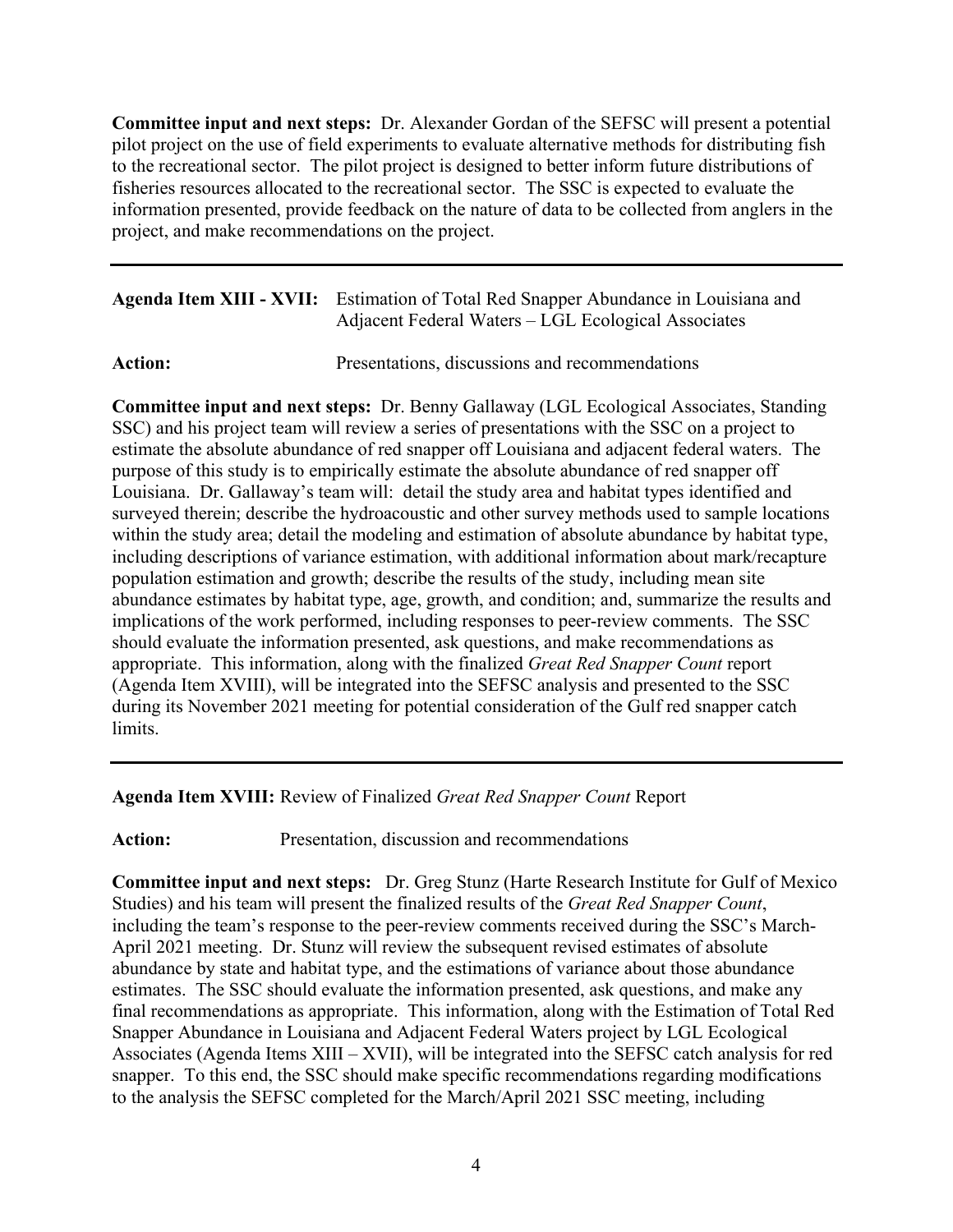specification of the data deemed most appropriate to characterize absolute abundance of red snapper off Louisiana. The final compiled product(s) will be available to integrate into the SEFSC analysis for consideration by the SSC during its November 2021 meeting in consideration of the Gulf red snapper catch limits.

**Agenda Item XIX:** Presentation on EFH Consultation Process

**Action:** Information

**Committee input and next steps:** At its August 2021 meeting, the SSC received a presentation discussing the methodologies proposed in the development of an Essential Fish Habitat (EFH) Generic Amendment. During that discussion, the SSC requested more information on the EFH consultation process completed by the Habitat Division of NFMS. Mr. David Dale from the NMFS Southeast Regional Office will provide insight on how the Gulf Council's identification and descriptions of EFH inform the EFH consultation process. The SSC should ask questions of SERO staff and discuss EFH issues in the Gulf.

Agenda Item XX: Revised SEDAR Stock Assessment Schedule

Action: Discussion and recommendations

**Committee input and next steps:** Council staff will review the updated SEDAR stock assessment schedule with the SSC. This schedule is continually updated to reflect the Council's stock assessment needs, with the intent of ensuring species are intermittently reassessed while also allowing for continued development of the stock assessment process. The SSC should review the proposed schedule and recommend modifications as appropriate.

**Agenda Item XXI:** Revised Interim Analysis Assessment Schedule

**Action:** Discussion and recommendations

**Committee input and next steps:** Council staff will review the Council's updated interim analysis schedule with the SSC. This schedule is continually updated to reflect the Council's interim analysis needs, with the intent of ensuring species are intermittently re-examined to assess stock health and the appropriateness of current catch limits. The SSC should review the proposed schedule and recommend modifications as appropriate.

*Agenda Item XXII: Standardized Bycatch Reporting Methodology*

*Action: Presentation, discussion and recommendations*

*Committee input and next steps: This item will be discussed at a future SSC meeting.*